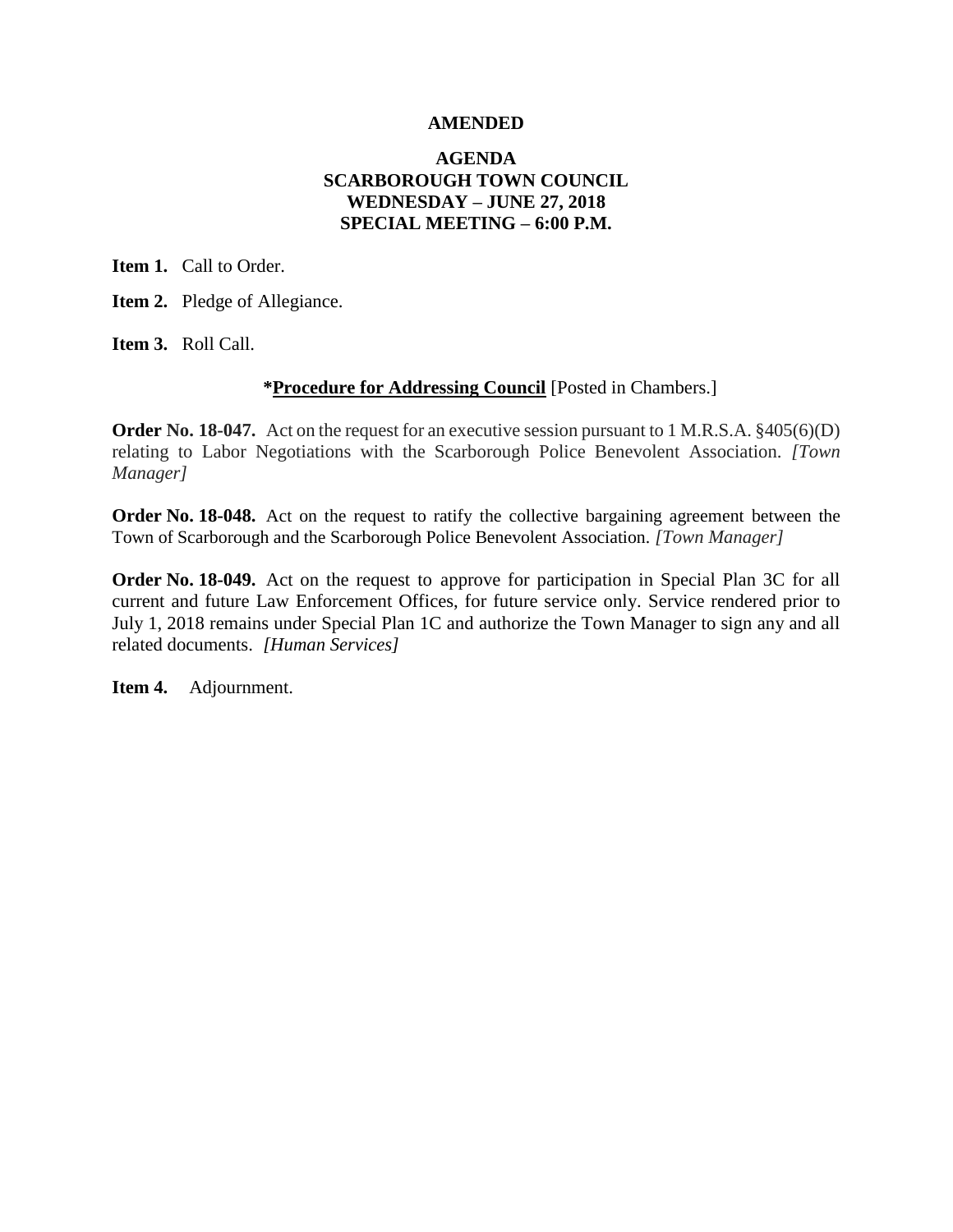# **AGENDA SCARBOROUGH TOWN COUNCIL WEDNESDAY – JUNE 27, 2018 SPECIAL MEETING – 6:00 P.M.**

**Order No. 18-047.** Move approval on the request for an executive session pursuant to 1 M.R.S.A. §405(6)(D) relating to Labor Negotiations with the Scarborough Police Benevolent Association. *[Town Manager]*

*Town Manager Ought to Pass*

Sponsor Recommendation

*06/27/18 - Vote:*

First Reading/Vote

*N/A*

Public Hearing

*N/A*

Second Reading/Final Approval/Vote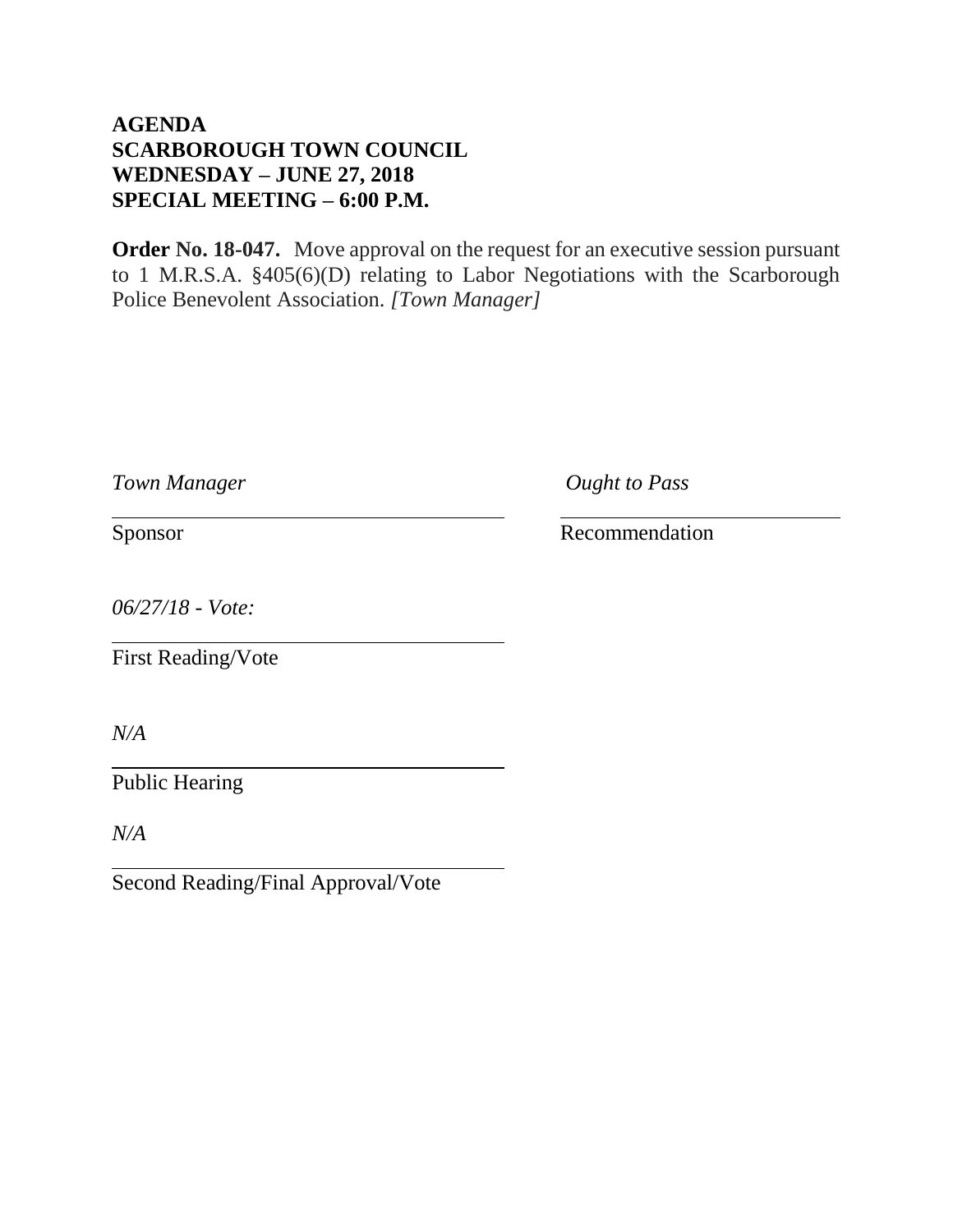# **AGENDA SCARBOROUGH TOWN COUNCIL WEDNESDAY – JUNE 27, 2018 SPECIAL MEETING – 6:00 P.M.**

**Order No. 18-048.** Move approval on the request to ratify the collective bargaining agreement between the Town of Scarborough and the Scarborough Police Benevolent Association. *[Town Manager]*

*Town Manager Ought to Pass*

Sponsor Recommendation

*06/27/18 - Vote:*

First Reading/Vote

*N/A*

Public Hearing

*N/A*

Second Reading/Final Approval/Vote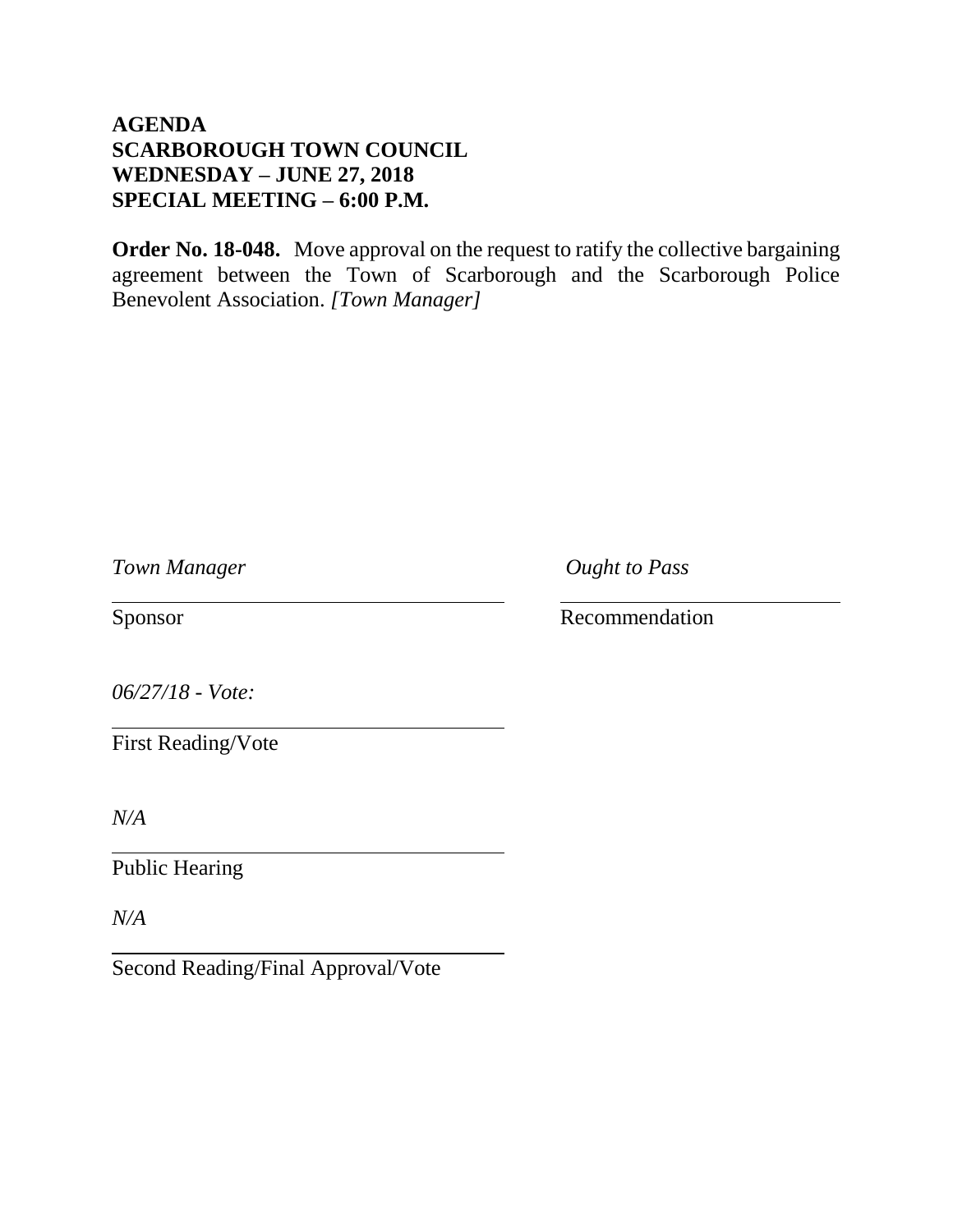## **MAINE ASSOCIATION OF POLICE/SPBA and Town of Scarborough June 25, 2018**

### **Contract Highlights**

#### 1. Term  $-3$  years

#### 2. Wages – Article 19

a. The steps of the wage scale will be increased and adjusted by a specific amount equal to the average increase of the COLA, uniformly applied across all steps. This calculation will be based on a COLA of 2.5% effective July 1, 2018, 1% effective January 1, 2019, 3.5% effective July 1, 2019, and 3.5% effective July 1, 2020.

The impact of the wage scale adjustments will be as follows; the Patrol officers scale will increase \$.73/hour on July 1, 2018, \$.30/hour January 1, 2019, \$1.06/hour July 1, 2019, and \$1.10/hour July 1, 2020. The Sergeants scale will increase \$.82/hour on July 1, 2018, \$.34/hour January 1, 2019, \$1.19/hour on July 1, 2019, and \$1.23/hour on July 1, 2020.

- b. Eliminate the first Step from Wage Scale ("Step 1") so new hires start at what is currently referred to as Step 1A.
- 3. Retirement Article 10 Move all Officers in MainePERS from Special Plan 1C to MEPERS Special Plan 3C. The Town will contribute 2% to a 457 deferred compensation plan for employees enrolled in MainePERS Plan 3C.
- 4. Retirement Article 10 Language Expressly state in the Contract that an officer qualifies as "retired" under either the MainePERS plan or the ICMA plan when he or she has reached the "Years of Service" requirement for the applicable MainePERS plan and no longer works at the Scarborough Police Department (as required and defined by the Maine Municipal Employees Health Trust)
- 5. Personal Time Article 15 Increase personal time per year from 16 hours to 32 hours.
- 6. Medical Insurance: effective January 1, 2019 Employees will be offered the opportunity to enroll in the POS-C or PPO-500 plans through the Maine Municipal Employees Health Trust. The Town agrees to contribute 92.5% of the single premium, 87.5% of the employee and child premium, and 82.5% of the family premium of the PPO-500 plan. Employees wishing to enroll in the POS-C will pay the difference in premium between the amounts the employer would otherwise pay towards the PPO-500 plan.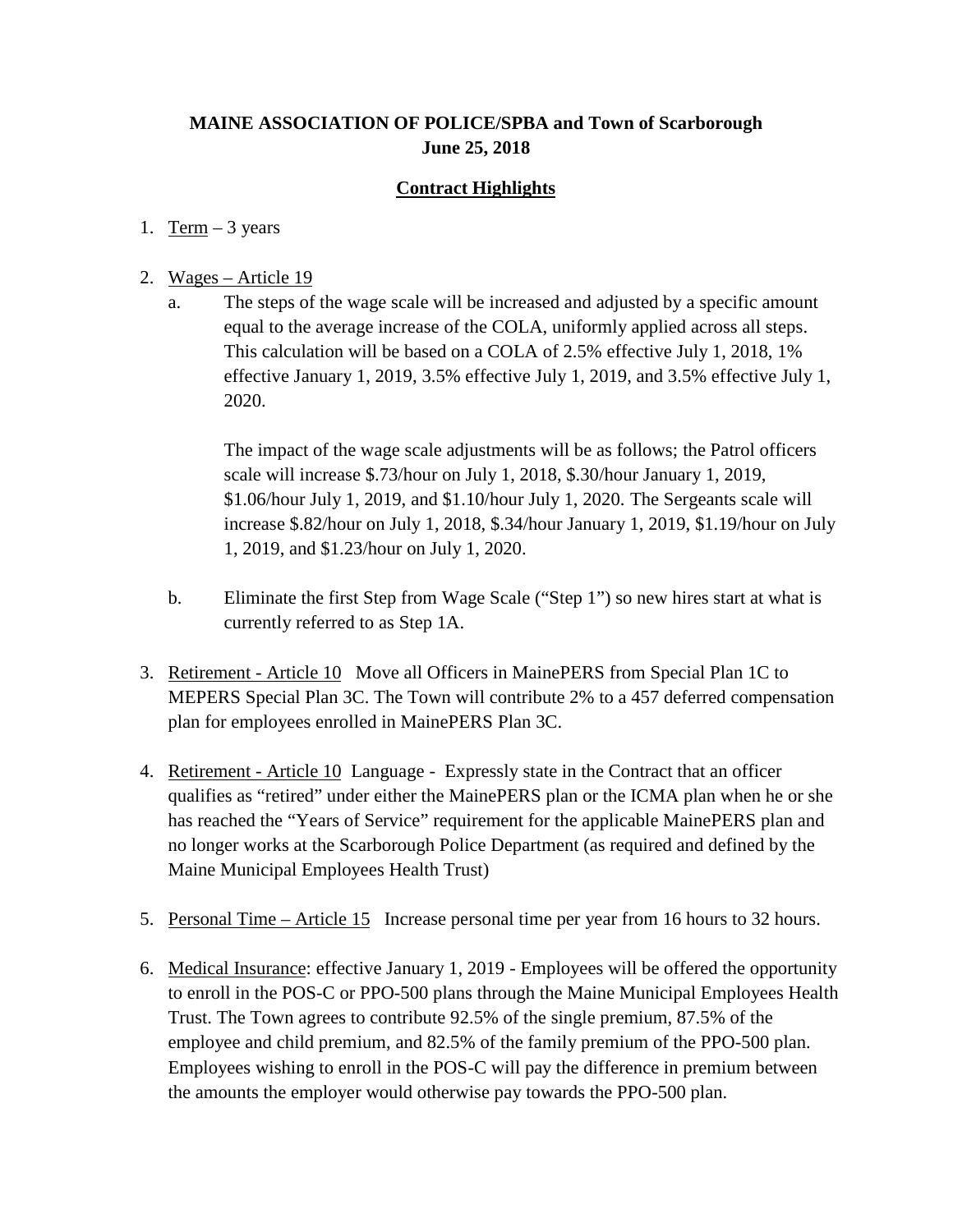#### **2018-2021 CONTRACT AGREEMENT UNIT #1 POLICE**

THIS AGREEMENT, is made and enter into between the TOWN OF SCARBOROUGH, MAINE (hereinafter "Town"), and the SCARBOROUGH POLICE BENEVOLENT ASSOCIATION (hereinafter "SPBA"), as of this  $\qquad \qquad$  day of  $\qquad \qquad . 2018.$ 

The parties mutually agree as follows:

## **ARTICLE 1 - NONDISCRIMINATION:**

Members of the bargaining unit shall have the right to join, or refrain from joining, the SPBA. No member of the bargaining unit shall be favored or discriminated against, either by the Town or by the SPBA because of his/her membership or non-membership in the SPBA.

#### **ARTICLE 2 - RECOGNITION:**

The Town recognizes the SPBA as the exclusive bargaining agent for the purpose of collective bargaining relative to wages, hours and working conditions for all full-time sergeants and police officers employed by the Town of Scarborough Police Department who are public employees.

### **ARTICLE 3 - WORKING HOURS:**

The regular work week shall be an average of forty (40) hours in any seven (7) day period.

### **ARTICLE 4 - OVERTIME:**

Hours worked in excess of those set forth in III above shall be paid at the rate of one and one-half (1½) times the base hourly rate. For purposes of this section, hours worked shall include sick leave, vacation, holiday, compensatory time and bereavement. Nothing in the foregoing paragraphs III and IV shall be deemed to prevent the Town from hiring personnel in order to reduce overtime. If it becomes necessary, as determined by the Chief of Police, to recall an officer from off-duty time or vacation, then the officer will receive a minimum of three hours of pay at one and one-half times the regular rate.

Unscheduled overtime details will be assigned in accordance with a rotating list. Details will be announced through a group alpha-numeric page. Officers interested in the detail will have twenty (20) minutes to respond. At the end of the twenty-minute period, the list of interested officers will be reviewed and the detail will be assigned to the interested officer that is highest on the rotating list. The officer receiving the assignment will then be placed on the bottom of the rotating list.

Except in an extreme emergency, in the event that it is necessary to fill an open shift or assignment, an alpha-numeric page will be sent to all members prior to any officer being forced to work.

Hours worked on Thanksgiving Day and Christmas Day (12:00 a.m. to 12:00 p.m. mid-night Thanksgiving Day and December 25) shall be paid at the rate of two (2) times the base hourly rate. There shall be no duplication of compensation by reason of any overtime or holiday or other premium pay provision of this AGREEMENT. The parties shall be guided in this matter by their Memorandum of Agreement of even date.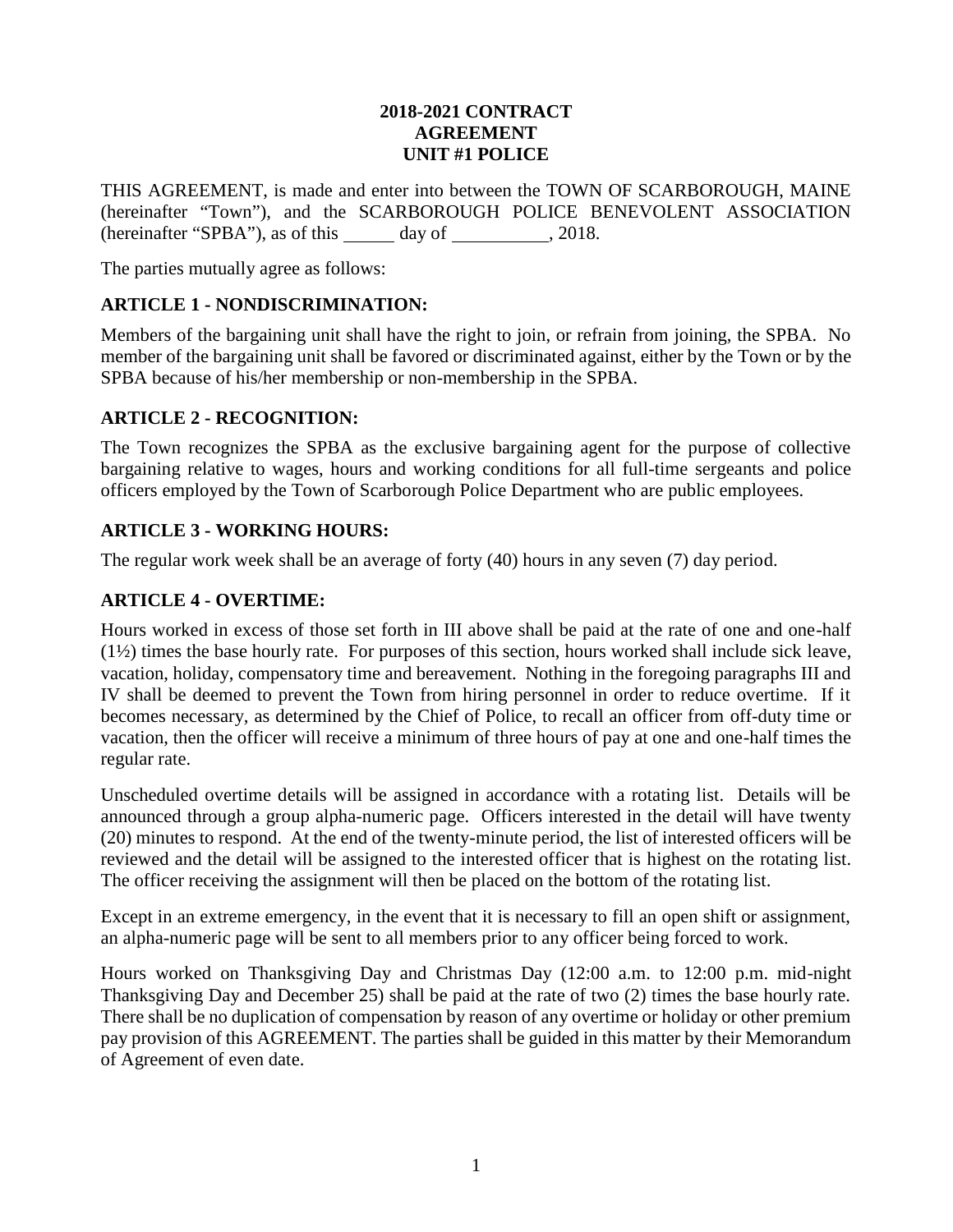## **ARTICLE 5 - COURT TIME:**

All witness fees received from the Court shall be remitted directly to the Town upon receipt. Court pay shall be paid if the individual works a full shift immediately before the Court appearance or a full shift immediately after the Court appearance.

In the event that an off-duty officer is called in for a Court Appearance, he shall be compensated or receive a minimum of four (4) hours pay at one and one-half times the regular rate.

## **ARTICLE 6 - TRAINING:**

Members of the bargaining unit shall receive their regular wages during the periods of actual time spent in training at the direction of, and under the general order of, the Chief of Police. There will be made available forty (40) hours per year per officer of in-service training.

## **ARTICLE 7 - CLOTHING:**

The Town agrees to pay annually up to \$1,000 for the replacement of equipment and clothing, and a one-time stipend of Five Hundred Dollars (\$500.00) for initial purchase of clothing for detectives approved by the Chief of Police, on an as-needed basis. 50% of the annual clothing allowance may be used for cleaning and maintenance and/or cellular telephone charges with prior approval from the Police Chief, completed certification forms, and if the employee agrees to use his/her cellular telephone in the performance of their duties to include communicating by telephone with dispatch, supervisory personnel and other officers when required and receiving official business-related text messages. This new arrangement on cell phone reimbursement shall have no effect on the current and longstanding practice of the parties with respect to monthly reimbursements paid to officers for being reachable by cell phones in lieu of pagers. All equipment shall remain the property of the Town and shall be returned upon separation. Any clothing purchases made within six (6) months of separation shall be returned to the Town.

## **ARTICLE 8 -MEDICAL INSURANCE:**

The Town agrees to pay 100% of the cost of single plan for each member of the bargaining unit who chooses the Maine Municipal Employees Health Trust (Trust) POS-C plan (or a substantially equivalent plan offered by the Town). The Town agrees to pay 50% of the difference between the cost of the single plan and whichever other plan is chosen. The Town will continue to offer POS-A for those members who voluntarily elect to pay the premium difference between the two plans.

As of January 1, 2016, the POS A plan is no longer a health plan option. In the alternative, any member of the bargaining unit may voluntarily elect, on an annual basis, to participate in the Maine Municipal Employees Health Trust PPO 500 plan and receive a weekly incentive payment. The weekly incentive payment is funded by 50% of the Town's savings between coverage for the actual POS-C and PPO-500 plans as elected by the employee. The incentive payment may be deposited into a Flexible Spending Account (FSA) in accordance with plan provisions and federal regulations, or paid out as taxable wages to the employee on a weekly basis.

Effective January 1, 2019, the Town agrees to contribute 92.5% of the single premium, 87.5% of the employee and child premium, and 82.5% of the family premium of the PPO-500 plan. Employees wishing to enroll in the POS-C will pay the difference in premium between the amounts the employer would otherwise pay towards the PPO-500 plan.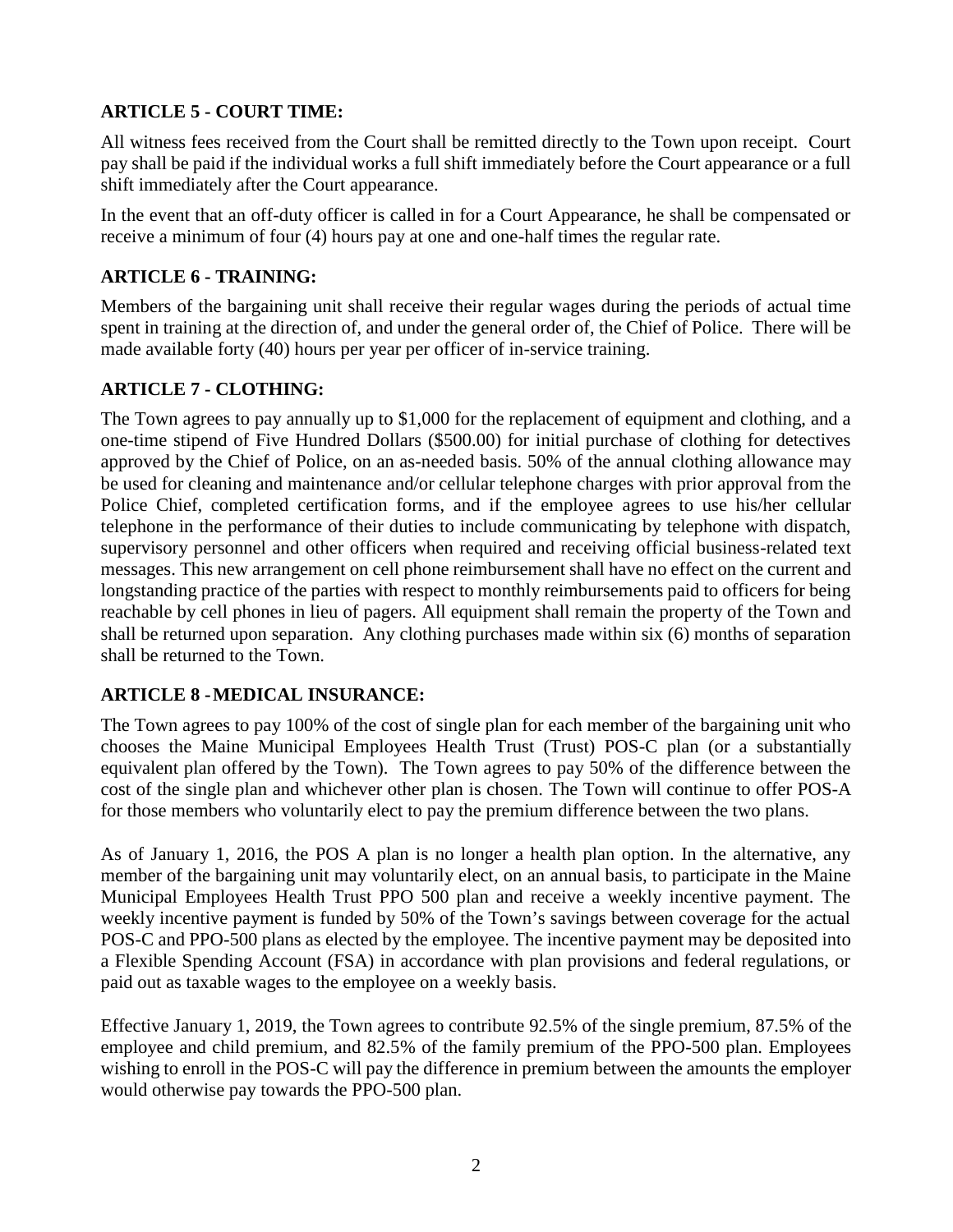Members of the bargaining unit who are either currently covered or can be covered under other medical coverage can opt to receive an annual buy-out payment of \$1,500.00. Proof of valid health coverage must be presented in order to be eligible for this option.

The Town agrees to provide a Flexible Spending Account Plan for medical and dependent care expenses.

The Town agrees to pay 50% of the cost of a single subscriber's dental plan which is selected by the Town and the SPBA.

Employees may be deemed "retired" and continue medical insurance through the Maine Municipal Employees Health Trust (MMEHT), at their own cost, if they are receiving (or have received) retirement benefits, other than social security, from a Town of Scarborough retirement plan.

#### **ARTICLE 9 -RETIREMENT:**

The Town agrees to maintain the current retirement plan with the Maine Public Employees Retirement System (MainePERS). Upon hire, the employee may choose a retirement plan, for future service only, with the MainePERS Plan providing for two-thirds (2/3) pay after twenty 25 years of service with no minimum age and annual cost of living adjustments (otherwise referred to as Special Plan 3C). For employees enrolled in plan 3C, the Town agrees to contribute 2% of their compensation into his or her 457 deferred compensation plan. In place of the Maine State Public Employees Retirement System, the officer may choose the I.C.M.A. 401 Money Purchase Plan, in which case, the employee's contribution to the I.C.M.A. plan shall be at least 6% and the Town will match the 6%. Employer and employee contributions are made to the MainePERS Plan in accordance with the requirements of the Plan and State law.

For those employees in the 401a plan, the Town will contribute 2.2% into his or her 457 plan. For all employees, the Town will also match up to an additional 4% of the employee's contribution to their ICMA 457 plan. It is understood, however, that for employees in MEPERS if the total paid by the Town to MEPERS exceeds 12.2% then no contribution to the employee's 457 plan will be made by the Town.

Each employee must designate the level of their participation in the ICMA 457 Plan for the next year, when requested of all municipal employees.

## **ARTICLE 10 - RETIREMENT HEALTH SAVINGS ACCOUNT:**

The Town agrees to create a Retirement Health Savings Account (RHSA) for members of the collective bargaining unit. The RHSA will contain the following provisions:

- 1. Employees shall not be eligible to participate in the RHSA until they have successfully completed their six month probationary period.
- 2. A participant in the RHSA will contribute pre-tax dollars, via payroll deduction, to the account, in the following amounts:
	- a. Employee Contribution from Income

| Step 1/1A thru Step 3 | $0\%$ |
|-----------------------|-------|
| Steps 4 and 5         | $1\%$ |
| Step 6                | 2%    |
| Step 7 and above      | 3%    |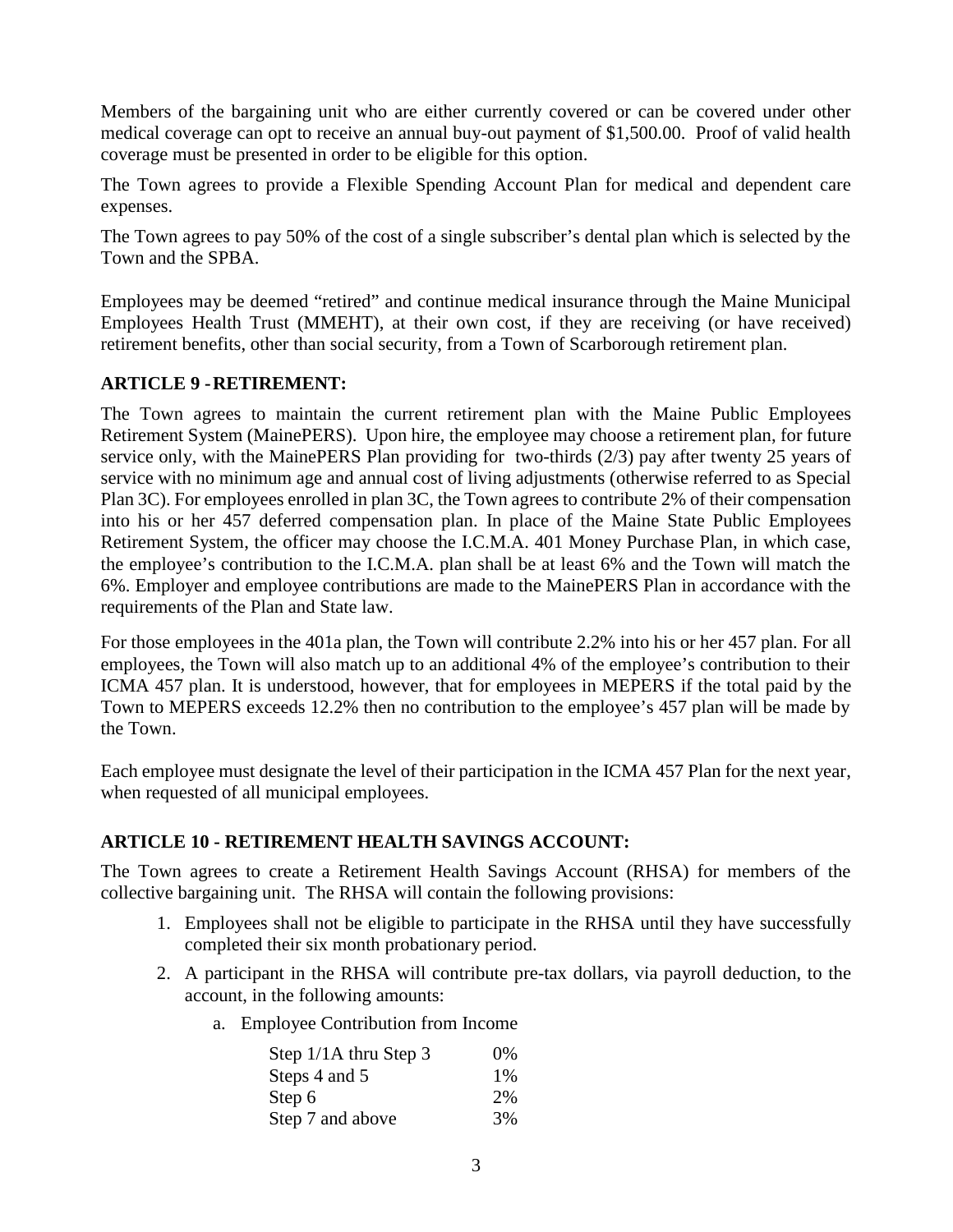- b. Vacation Time Accrual Contribution At the end of each year, all unused vacation time in excess of the annual accrual limits will be deposited in the employee's RHSA at the monetary equivalent rate of compensation.
- c. Holiday Time Accrual Contribution At the end of each year, all unused holiday time in excess of the annual accrual limits will be deposited in the employee's RHSA at the monetary equivalent rate of compensation.
- d. Personal Time Contribution At the end of each year, all unused personal days will be deposited in the employee's RHSA at the monetary equivalent rate of compensation.
- e. Sick Leave Accrual Contribution In those instances where the employee's sick leave accrual at the end of the year is 720 hours or more, the Town agrees to contribute the monetary equivalent rate of compensation for three days (24 hours) to the member's RHSA.
- f. Completion of Service Upon completion of service with the Town, fifty percent 50% of all an employee's compensable time shall be deposited by the Town into the employee's RHSA at the then monetary equivalent rate of compensation and the other fifty percent (50%) shall be paid to the employee in cash.
- 3. A participant in the RHSA may only withdraw funds for medical expenses. Withdrawal of funds may occur only upon separation from employment or at age 55 if still employed.
- 4. If an employee qualifies for the Town's Long Term Disability Program, the employee would be provided access to their monies in the RHSA for the same period of time they are eligible for Long Term Disability. When Long Term Disability ends, access to the monies in the RHSA also ends.

#### **ARTICLE 11 - SICK LEAVE:**

All full-time employees shall be entitled to sick leave with pay at the rate of one day per month commencing with the date of initial employment. Sick leave is defined as leave granted due to personal illness or non-work related bodily injury to the employee or the employee's family. A maximum of one hundred twenty days of sick leave shall be accrued and carried forward from one calendar year to the next. A doctor's certificate may be required for sick leave by the Town Manager upon recommendation of the respective department head. False or fraudulent use of sick leave shall be cause for disciplinary action.

An employee shall report all absences to his/her supervisor prior to the start of his/her regularly scheduled day. Failure to report within this period shall be considered justification for disallowing sick leave for that day.

Unless otherwise specified by the supervisor, employees shall be expected to call on each day of absence. When the nature of the absence indicates an extended period of time away from work, longer intervals of reporting shall be established by the supervisor.

Sick leave, limited to one (1) day, at the discretion of the department head, may be granted to an employee because of an instance of illness of a member of the employee's immediate family. Immediate family is defined to mean spouses, children, parents, brothers, sisters, mother-in-law, father-in-law, grandfather, grandmother, grandchildren, stepfather, stepmother, domestic partner (as defined by Maine Insurance Code under State of Maine Statutes), or other relative if living in the same household as the employee.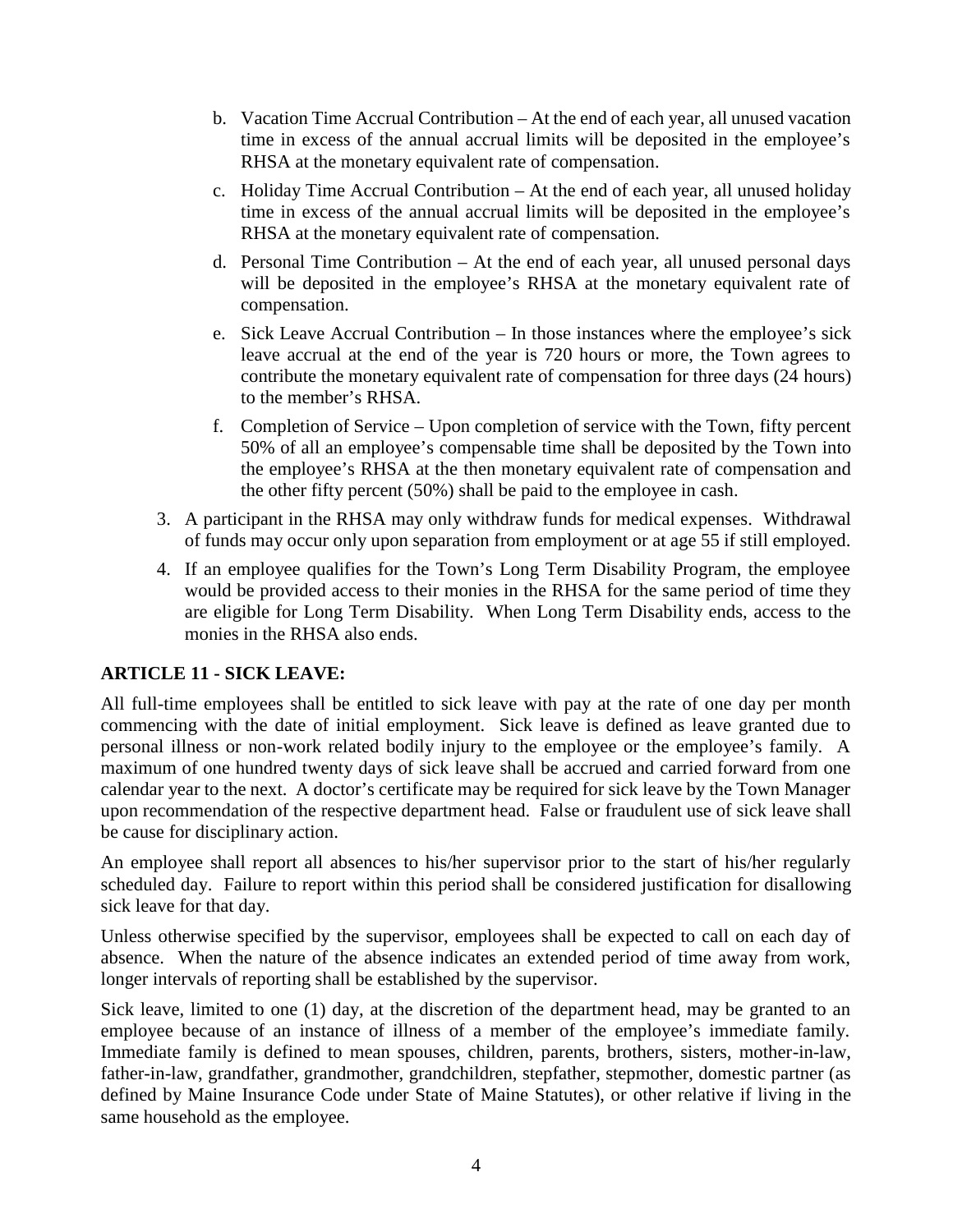Payment of Unused Sick Leave – Upon retirement or separation in "good standing" the equivalent of one third (1/3) of the accumulated, unused sick leave shall be paid to an employee, who has completed 5 years of service, subject to a maximum payment of forty (40) days, one half (1/2) after 10 years, subject to a maximum of 60 days, three quarters (3/4) after 15 years, subject to a maximum of 90 days, and 100% after 20 years to a maximum of 120 days. Payment will not be made prior to the employee completing his/her last of day work, but will be paid within two (2) weeks of the termination date. In the event of the death of an employee, his/her designated beneficiary shall receive the above payment for unused sick leave. A member's estate shall receive 100% of accrued sick leave for a qualified line of duty death.

In order to be deemed to have separated from employment in "good standing," an employee's employment must have been terminated pursuant to voluntary resignation or retirement or separation from employment for reasons other than cause, and, in the case of voluntary resignation or retirement, the employee must have submitted a written notice to the Town fourteen (14) days in advance of the employee's last day of actual work.

Any absence from duty which sick leave is paid, or for official leaves of absence, shall not constitute a break in the service record.

## **ARTICLE 12 - FAMILY MEDICAL LEAVE ACT:**

Family Medical Leave is granted to all employees under the guidelines established by the State of Maine Statutes and the United States as set forth by the Town's Personnel Ordinance.

### **ARTICLE 13 - BEREAVEMENT LEAVE:**

Each member of the bargaining unit shall have five (5) consecutive days off, in the event of death of a spouse, child, parent, or domestic partner (as defined by Maine Insurance Code under State of Maine Statutes) and up to three (3) consecutive days off, in the event of the death of a member of the immediate family. The Chief of Police may approve additional days off should the Chief deem them necessary. Days off which are approved as bereavement leave shall be with pay.

Immediate family is defined to mean spouse, child, parents, brothers, sisters, mother-in-law, fatherin-law, grandfather, grandmother, grandchildren, stepfather, stepmother, domestic partner (as defined by Maine Insurance Code under State of Maine Statutes), or other relative if living in the same household as the employee. The Chief of Police may grant leave in the event of the death of other members of the family at his/her discretion.

#### **ARTICLE 14 - VACATIONS:**

Vacation privileges are available to full-time employees only, at the convenience of the Town of Scarborough. Each full-time employee shall earn vacation with pay on the following basis:

- a) One (1) work day shall be earned for each complete month of service during the first through fifth year.
- b) One and one quarter  $(1/4)$  work days shall be earned for each completed full month of service during the sixth through the tenth years of service.
- c) One and one half (1½) work days shall be earned for each completed full month of service during the eleventh through fifteenth years of service.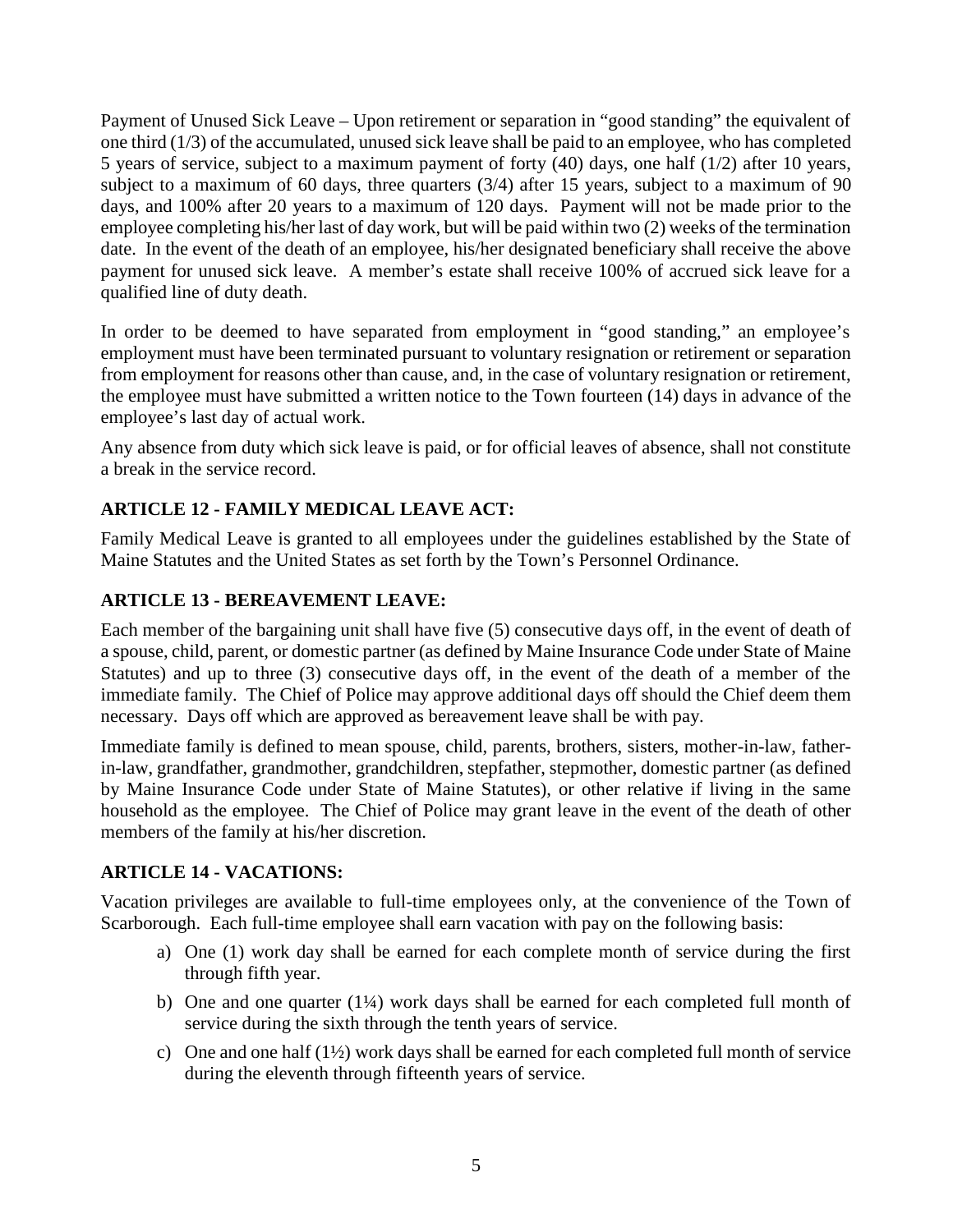- d) One and three-fourths (1¾) work days shall be earned for each completed full month of service during the sixteenth through the twentieth years of service.
- e) After twenty (20) years of service, two (2) work days for each completed full month of service shall be earned.

Vacations shall be granted after the successful completion of the probationary period.

In case a holiday falls within the vacation period, the vacation will be extended to compensate therefore.

Employees may be entitled to work half their vacation period with pay upon approval by the Town Manager.

Employees with less than fifteen (15) years of service shall be entitled to accumulate twenty (20) days of vacation.

Employees with fifteen (15) years or more of service shall be entitled to accumulate thirty (30) days of vacation.

Accrued vacation leave shall be paid to employees in good standing as defined in Section XI above, upon their separation from employment, or to their beneficiary or estate upon their death.

### **ARTICLE 15 - PERSONAL TIME:**

Each employee will be entitled to sixteen (16) hours of personal time per year. Hours taken as personal time will be deducted from accrued sick leave.

#### **ARTICLE 16 - HOLIDAYS:**

Members of the bargaining unit shall, in addition to the regular weekly wages for actual hours worked, receive holiday pay for the following holidays:

| New Year's Day         | Labor Day              |
|------------------------|------------------------|
| Martin Luther King Day | Columbus Day           |
| President's Day        | Veteran's Day          |
| Patriot's Day          | Thanksgiving Day       |
| <b>Memorial Day</b>    | Day after Thanksgiving |
| Independence Day       | Christmas Day          |

Members may turn in up to seven (7) holidays for the appropriate monetary equivalent rate of compensation.

#### **ARTICLE 17 - UNION NEGOTIATING COMMITTEE:**

Members of the SPBA Negotiating Committee who are certified as such in writing to the Town Manager, shall be allowed time off without loss of benefits to represent the Association in collective bargaining with the Town at meetings mutually scheduled by the Town and the Association.

#### **ARTICLE 18 - GRIEVANCE PROCEDURE:**

Grievances, which for the purposes of this AGREEMENT shall be defined as disputes with respect to the interpretation or application of the specific terms of this AGREEMENT, shall be processed in the following manner:

1. A member of the bargaining unit who believes he has a grievance shall first present the grievance, in an informal manner, within ten (10) calendar days of its occurrence, to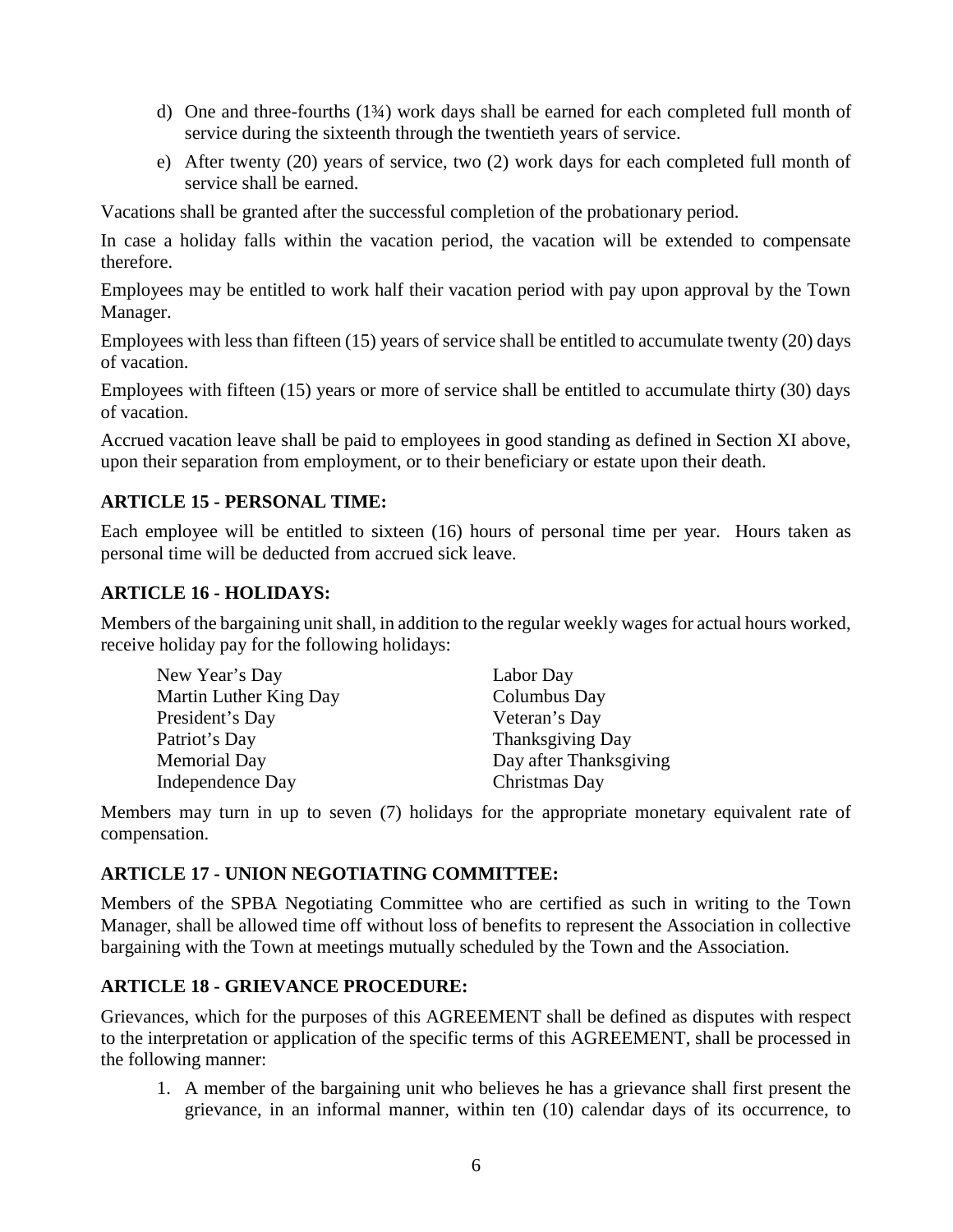his/her immediate supervisor or department head. A reasonable effort shall be made to resolve the grievance, informally, within ten (10) calendar days.

Nothing in this Article shall be construed to mean that any member of the bargaining unit shall automatically be supported by, reimbursed by, or have a grievance presented by an SPBA grievance without prior approval in writing of the SPBA Grievance Committee.

- 2. If the member of the unit is not satisfied with the decision rendered above, the SPBA shall reduce the grievance to writing and submit it to the Chief of Police within fifteen (15) calendar days of the decision above. The written grievance shall contain: (a) a concise statement of the events allegedly giving rise to the grievance, (b) the specific section of this AGREEMENT alleged to be violated, (c) all evidence available in support of the claimed grievance, and (d) a statement as to when the grievance arose, became known or should have become known to the member of the unit. A written determination with respect to the grievance shall be made by the Chief of Police within ten (10) calendar days.
- 3. If the decision of the Chief of Police is not satisfactory to the member of the unit the SPBA may appeal the grievance to the Town Manager, in writing, within ten (10) calendar days. The Town Manager shall render his/her decision in writing to the member of the unit and the SPBA within ten (10) calendar days of the date the grievance is received.
- 4. In the event that the determination of the Town Manager is not acceptable to the SPBA, it may, within ten (10) calendar days after the date of that determination or the date the determination is due, request that the matter be submitted to arbitration by notifying the Town Manager in writing by certified or registered mail.
	- A. The arbitrator shall be selected by the Town Manager and the SPBA within ten (10) calendar days after the notice has been received and the arbitration proceeding shall be conducted promptly thereafter. If the parties fail to agree upon an arbitrator, either may request the Maine Labor Relations Board to provide an arbitrator in accordance with its rules.
	- B. The decision of the arbitrator shall be final and binding with regard to the dispute and consistent with applicable law and this AGREEMENT. The arbitrator shall not have the authority to amend or modify or establish new terms or conditions with respect to this AGREEMENT. Wherever possible the arbitrator shall render the decision within thirty (30) calendar days after the conclusion of the hearing and any final written or oral argument.
	- C. All fees and expenses for the arbitrator's services and the proceedings shall be borne equally by the Town and SPBA. However, each party shall be responsible for bearing the costs of preparing and presenting its own case and compensating its own representatives and witnesses. If either party desires a verbatim record of the proceedings, it may cause such a record to be made providing it pays for the record.
- **5.** Grievances not processed within the time periods provided by this Article shall be deemed waived.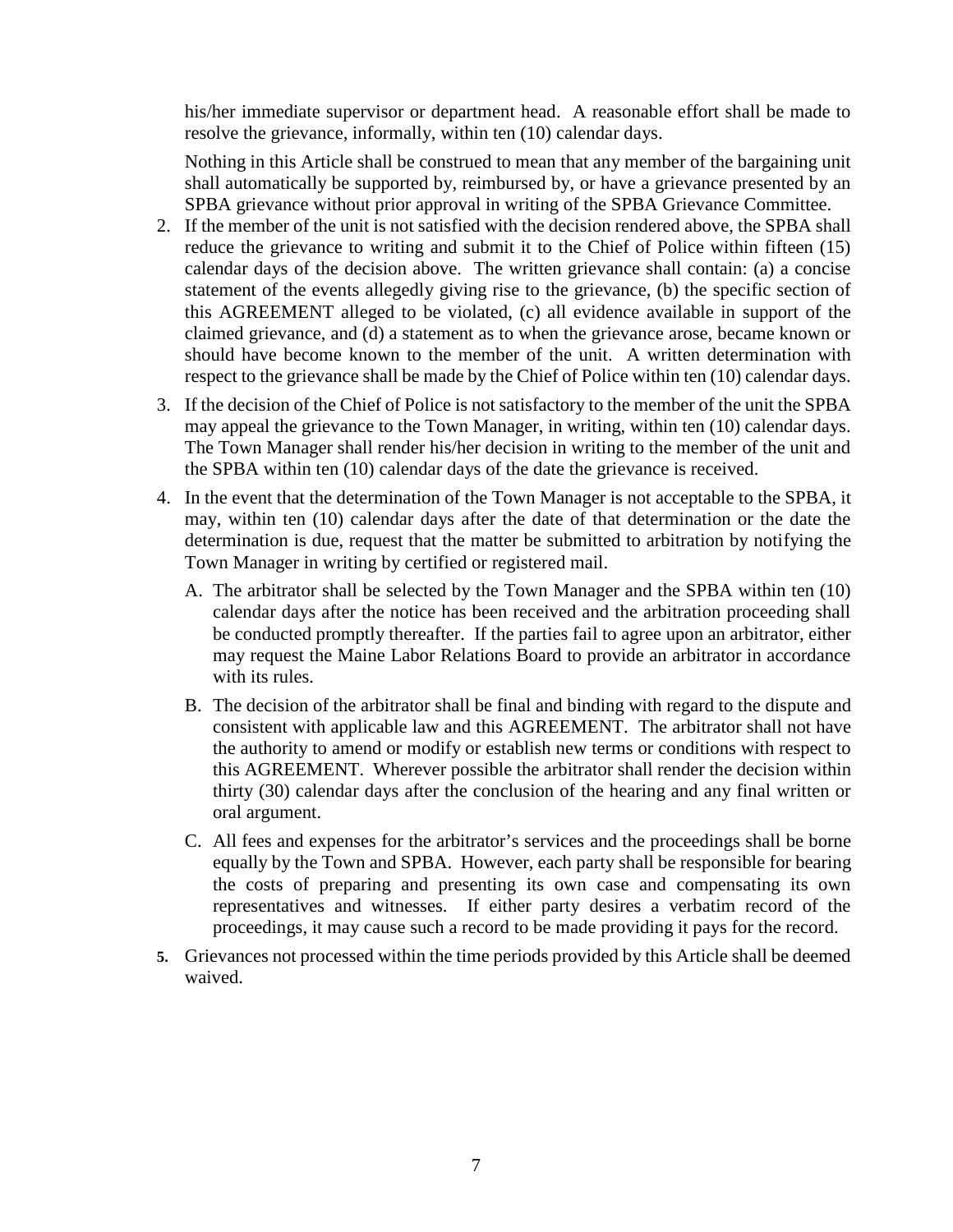#### **ARTICLE 19 - WAGES:**

| <b>Patrol Scale</b>   |           |          |          |          |          |
|-----------------------|-----------|----------|----------|----------|----------|
|                       |           | 7/1/2018 | 1/1/2019 | 7/1/2019 | 7/1/2020 |
|                       |           | \$0.73   | \$0.30   | \$1.06   | \$1.10   |
| Step                  | Years     |          |          |          |          |
| $\mathbf{1}$          | $0 - 1$   | \$23.78  | \$24.08  | \$25.15  | \$26.24  |
| $\overline{c}$        | $2 - 3$   | \$25.17  | \$25.47  | \$26.54  | \$27.63  |
| $\overline{3}$        | $4 - 5$   | \$26.39  | \$26.69  | \$27.76  | \$28.85  |
| $\overline{4}$        | $6 - 7$   | \$27.67  | \$27.97  | \$29.04  | \$30.13  |
| 5                     | $8 - 10$  | \$29.00  | \$29.30  | \$30.37  | \$31.46  |
| 6                     | $11 - 13$ | \$30.14  | \$30.44  | \$31.51  | \$32.60  |
| $\overline{7}$        | $14 - 17$ | \$31.32  | \$31.62  | \$32.69  | \$33.78  |
| 8                     | 18-21     | \$32.56  | \$32.86  | \$33.93  | \$35.02  |
| 9                     | $22 - 25$ | \$33.82  | \$34.12  | \$35.19  | \$36.28  |
| 10                    | 26-29     | \$34.80  | \$35.10  | \$36.17  | \$37.26  |
| 11                    | $30+$     | \$35.83  | \$36.13  | \$37.20  | \$38.29  |
| <b>Sergeant Scale</b> |           |          |          |          |          |
|                       |           | 7/1/2018 | 1/1/2019 | 7/1/2019 | 7/1/2020 |
|                       |           | \$0.82   | \$0.34   | \$1.19   | \$1.23   |
| Step                  | Years     |          |          |          |          |
| 1                     | $0 - 1$   | \$26.60  | \$26.94  | \$28.12  | \$29.35  |
| $\overline{2}$        | $2 - 3$   | \$28.14  | \$28.48  | \$29.66  | \$30.89  |
| 3                     | $4 - 5$   | \$29.50  | \$29.84  | \$31.02  | \$32.25  |
| $\overline{4}$        | $6 - 7$   | \$30.93  | \$31.27  | \$32.45  | \$33.68  |
| 5                     | $8 - 10$  | \$32.45  | \$32.79  | \$33.97  | \$35.20  |
| 6                     | $11 - 13$ | \$33.69  | \$34.03  | \$35.21  | \$36.44  |
| $\overline{7}$        | $14 - 17$ | \$35.02  | \$35.36  | \$36.54  | \$37.77  |
| 8                     | 18-21     | \$36.39  | \$36.73  | \$37.91  | \$39.14  |
| 9                     | $22 - 25$ | \$37.81  | \$38.15  | \$39.33  | \$40.56  |
| 10                    |           | \$38.93  | \$39.27  | \$40.45  | \$41.68  |
|                       | 26-29     |          |          |          |          |

Newly hired officers may be placed by management up to the level of Step 3 in the above wage scale for qualified candidates. This shall be for the purpose of determining salary only and shall not be construed as to affect their level of seniority. Seniority shall be determined as outlined in Section XXVII of this contract.

An additional weekly stipend of Twenty-Five Dollars (\$25.00) will be paid to members who are assigned on a full-time basis to one of the following specialty assignments:

| Detective                        | Youth Aid Officer   |
|----------------------------------|---------------------|
| <b>Community Resource Office</b> | K-9 Officer         |
| <b>School Resource Officer</b>   | Evidence Technician |
| Detective Sergeant               |                     |

The Chief of Police shall have the ability to add other specialty positions, which will receive the additional stipend, as he/she deems necessary.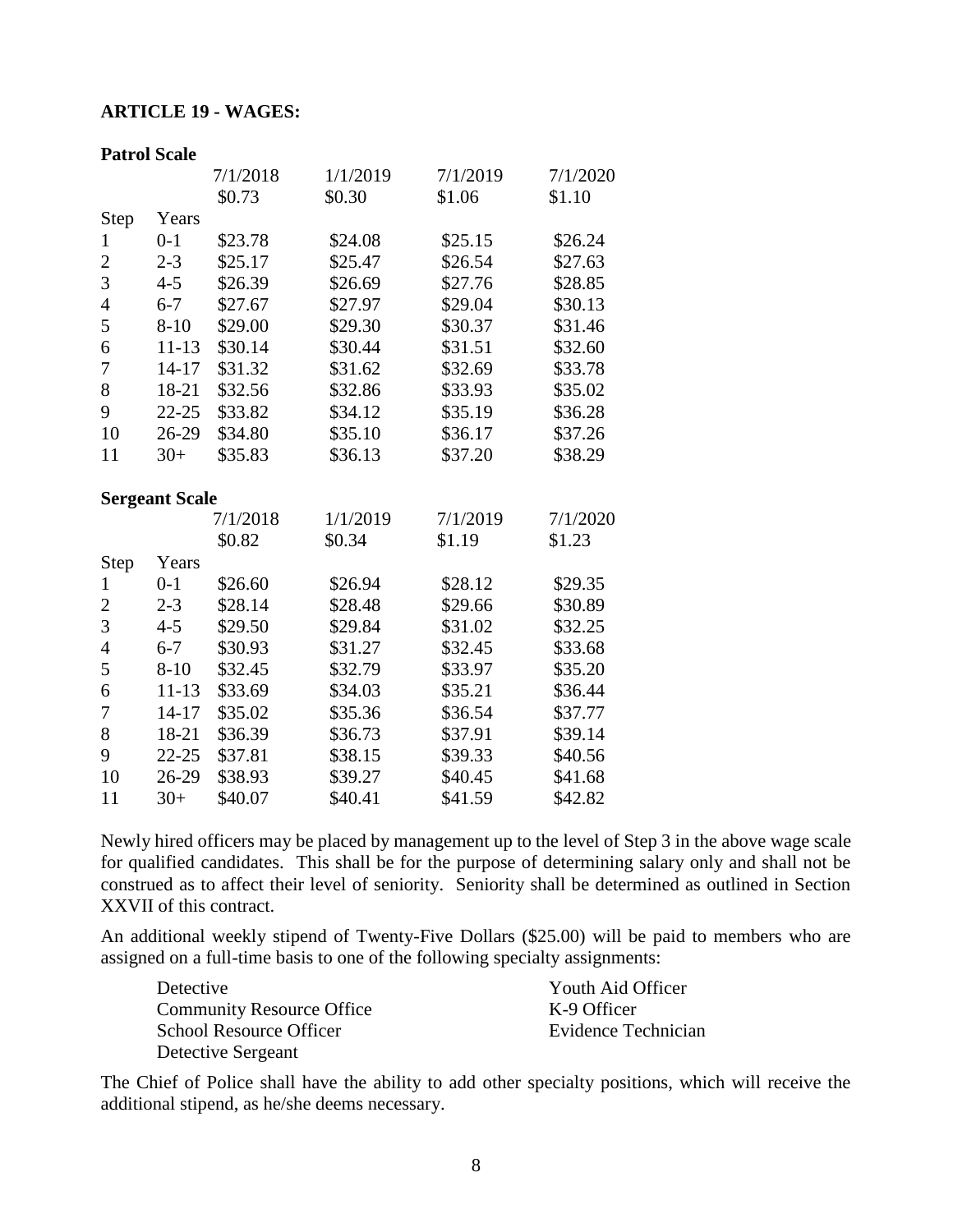#### **ARTICLE 20 - WORK RULES:**

The Town reserves the right to establish reasonable work rules for all members of the bargaining unit, which rules may include procedures for discipline of members of the bargaining unit.

## **ARTICLE 21 - SPECIAL DUTY:**

Members of the bargaining unit shall be given preference for special duty assigned by the Chief of Police. Special duty consists of work assigned to members at the request of a private individual or organization.

For positions at Beech Ridge Speedway, it is understood that in order to provide consistent service, two of the positions will be offered on a preseason or bi-season basis.

When members of the bargaining unit are used for special duty they will be assigned on a rotation basis to afford equal opportunities to unit members and other police personnel for this work.

Members of the bargaining unit shall receive a minimum of four (4) hours pay at (1½) the officer's regular rate when assigned to special duty. The member will be paid the same minimum rate as above if the member is not notified of the cancellation of a special duty assignment at least one (1) hour prior to the start of the special duty assignment. Notification may include:

- A. Calling Officer's pager
- B. Leaving message on officer's answering machine.
- C. Leaving telephone, verbal, or written message at officer's home.

## **ARTICLE 22 - MANAGEMENT RIGHTS:**

Except as may be specifically provided in this AGREEMENT, the determination and administration of policy for the Scarborough Police Department, the operation of the Scarborough Police Department, and the control, supervision and direction of all members of the bargaining unit are reserved to, and vested exclusively in, the Town. Further, the Town specially reserves and retains to itself all rights of power that it has or may hereafter be granted by law and may exercise the same at its discretion without any such exercise being made the subject of a grievance or prohibitive practice charge.

#### **ARTICLE 23 - DUES DEDUCTION:**

The Town agrees to deduct from salaries money for SPBA dues upon receipt of individual written authorization from members of the bargaining unit. The amounts to be deducted shall be certified to the Town by SPBA, and the aggregate authorized deductions of all employees shall be remitted promptly to the SPBA. In the event that dues are increased, the SPBA shall notify the Town at least thirty (30) days prior to the effective date of the dues increase. The SPBA shall indemnify, defend, and hold the Town harmless against any claims made, and any suits against the Town on account of payroll deductions of said dues. The SPBA agrees to refund to the Town any amounts paid to it in error on account of the payroll deduction provision upon presentation of proper evidence thereof. It is expressly agreed and understood that any payroll deductions made pursuant to this Article shall be made periodically at the convenience of the Town.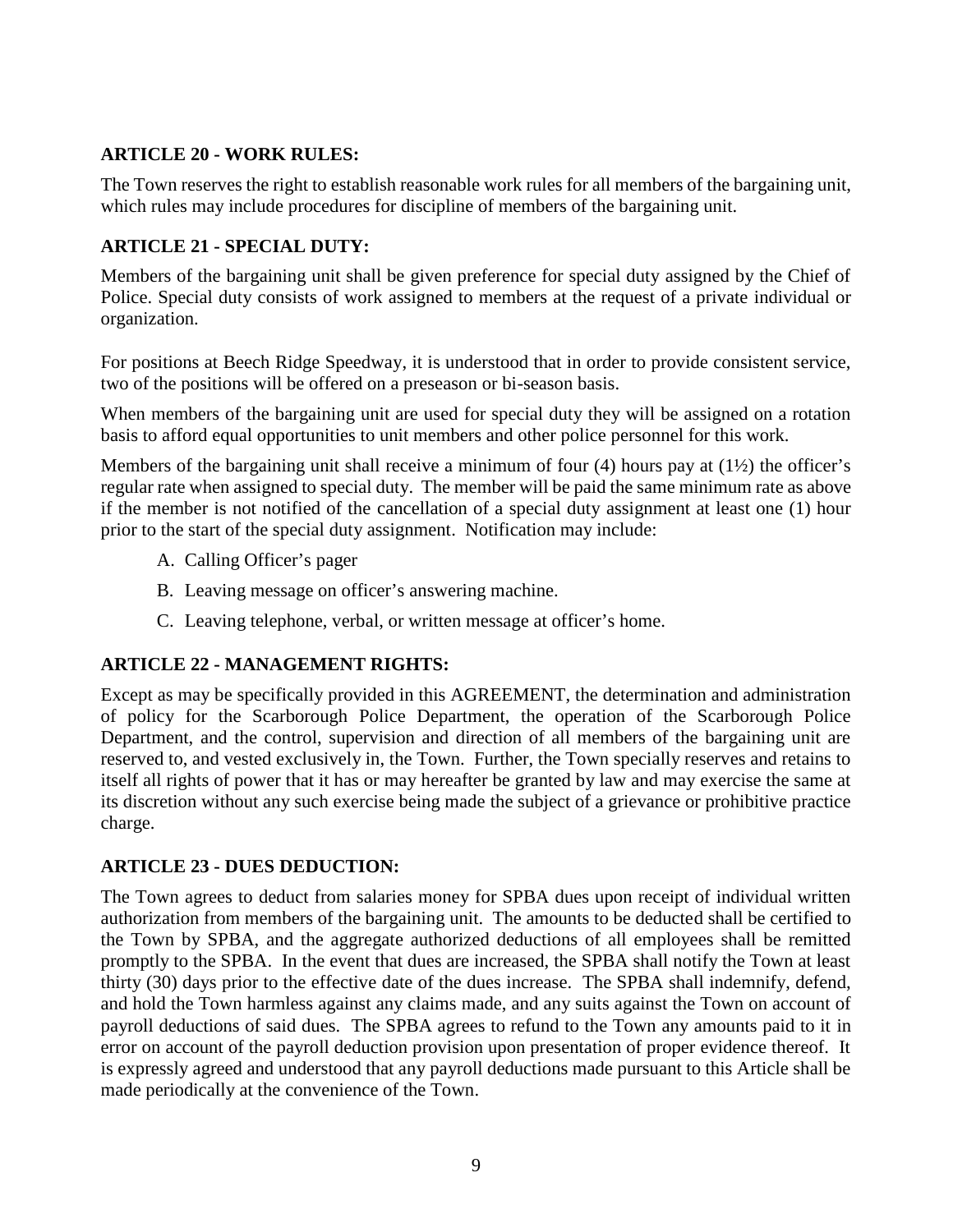## **ARTICLE 24 - INJURIES ON DUTY:**

Employees who are covered by this AGREEMENT and who are injured on the job shall receive in addition to compensation paid or payable under the Worker's Compensation Act an amount sufficient to bring them up to full salary while any incapacity exists and until they are either placed on disability retirement or return to active duty, provided the officer was not acting in a negligent manner or in violation of any department rule. Absence because of such injuries shall not be charge to accumulated sick leave. If the employee is eligible for FMLA leave, any FMLA leave that the employee is entitled to shall begin on the first day of absence because of such injuries. Family Medical Leave is granted to all employees under the guidelines established by the Statutes of the State of Maine and the United States as set forth by the Town's Personnel Ordinance.

Injured employees shall return to work when it is medically determined that they can either return to their pre-injury position or when light duty is available within their work restrictions within the Public Safety Department. If employees remain out of work, their future employment status will be determined when they reach Maximum Medical Improvement (MMI). The applicable MMI evaluation shall be that agreed to by the employer and employee in the Worker's Compensation context or, if parties disagree, the applicable MMI shall be that as determined by the Worker's Compensation Board. If the MMI evaluation determines that the employee will not be able to return to work, he/she may be subject to non-disciplinary termination. Nothing in this paragraph is intended to or shall diminish or abrogate the rights of employees pursuant to Maine Worker's Compensation Statute, Title 39-A MSRS

The Town reserves the right to require an independent medical examination to determine the extent of incapacity and the Town reserves the right to require the employee to perform work for which he is physically qualified.

## **ARTICLE 25 - EDUCATIONAL INCENTIVE PLAN:**

To encourage professional development, the Town agrees to implement an educational incentive pay plan as set forth in this Section. Any full-time employee covered by this AGREEMENT shall receive an annual cash award computed at the rate of Eight Dollars (\$8.00) for each credit accumulative up to a maximum of 156 credits for courses completed at an accredited institution for higher learning with a grade of "C" (or its numerical equivalent) or better and in the field of law enforcement of public administration.

The Town agrees to reimburse any full-time employee covered by this AGREEMENT, up to 80% of the cost of tuition and books for pre-approved courses completed with a grade of "C" (or its numerical equivalent) or better and in the field of law enforcement, public administration or other field approved by the Chief of Police. The amount of the reimbursement is based on the equivalent of the cost of tuition and books charged at Husson College law enforcement program(s).

The Town will provide funding for each fiscal year for up to sixteen (16) undergraduate courses. The funding will be evenly divided into three semesters. If the semester's allotted amount is not completely expended in the current semester, the balance will be added to the available balance for the next semester that falls within the same fiscal year. In the event that employees wish to take graduate courses, any remaining funds will be allotted to them at the conclusion of the fiscal year. The following process will be used for distribution of educational reimbursement to employees covered by this agreement: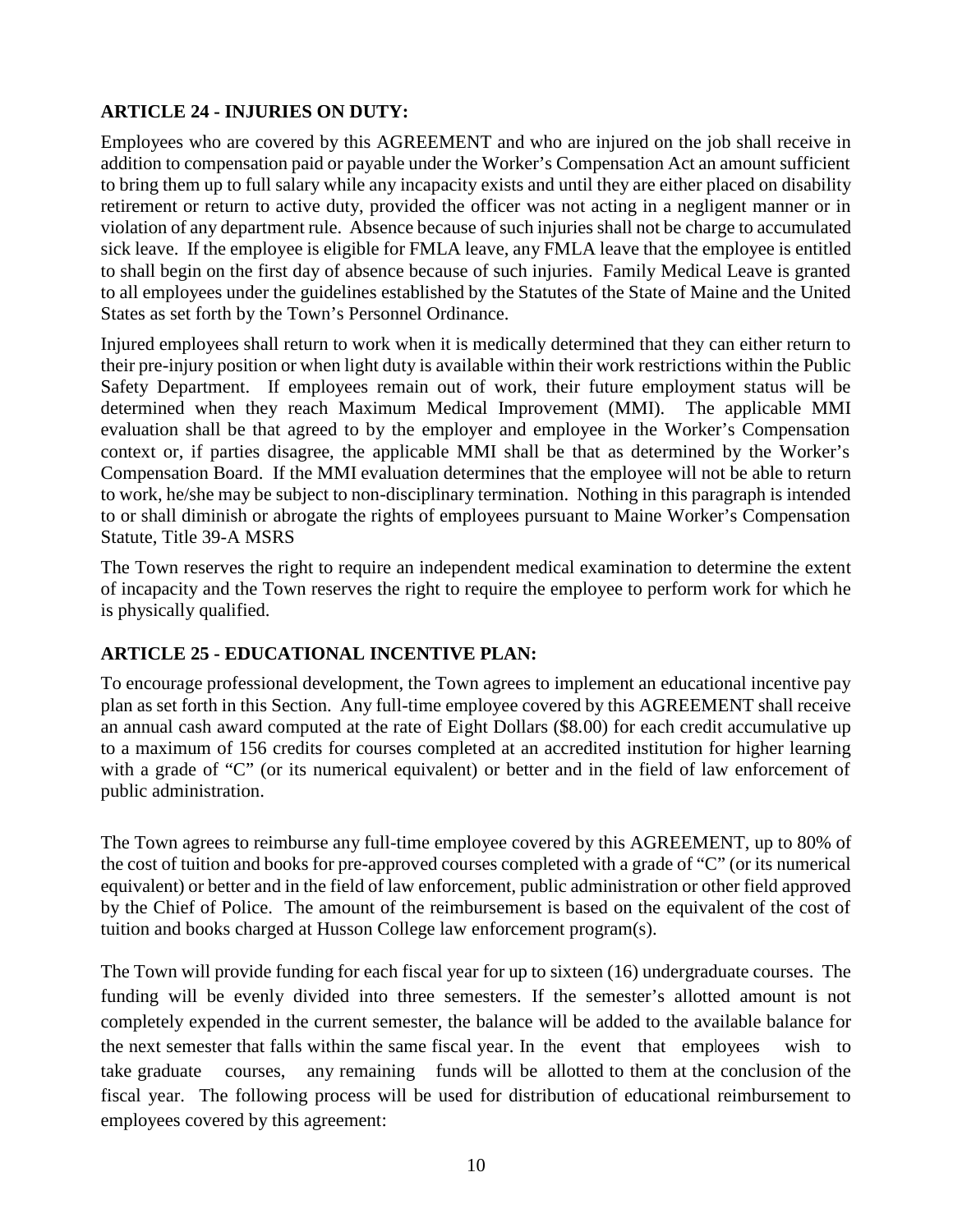A. Employees must submit a pre-authorization approval request to the Police Chief for educational reimbursement for each class the employee intends to take by the semester cut off date; March 31st for the summer semester, June 30<sup>th</sup> for the fall semester, and November 30<sup>th</sup> for the spring semester.

B. After all requests are submitted and approved, that semester's allowance will be divided by the number of requests and will be reimbursed as outlined above in paragraph 2. If the total dollar amount to be reimbursed exceeds that semester's allowance, the allotment will be divided equally among the total number of requests until all of the available funds for that semester have been distributed.

#### **ARTICLE 26 - PHYSICAL FITNESS:**

Unit members shall have the option annually, to demonstrate their physical competency by the successful completion of a physical fitness assessment program mutually agreed to by Town and SPBA. Members who participate in the test and fail shall be compensated One Hundred Dollars (\$100.00). Members who participate in the test and complete all portions of the test at the minimum described current Cooper Standards, will receive the following compensation;

30%: \$250.00 40%: \$350.00 50%: \$400.00 60%: \$450.00

#### **ARTICLE 27 – SENIORITY:**

It is agreed that seniority shall be determined by length of full-time service by classification. In case of layoffs, employees with the longest seniority in classification shall be laid off last. The Town will furnish the Association with a list of employees with their length of service by classification. In the event that a Unit Member in a higher classification (Sergeant) is laid off, that Unit Member shall have the right to displace a person in the lower classification (Police Officer) with less total full-time service as an office with the Scarborough Police Department. An employee shall not forfeit seniority during absences caused by illness, accident, or an approved leave of absence.

#### **ARTICLE 28: MEMBER RIGHTS:**

- A. Discharge, suspension or discipline of members of bargaining unit shall be for good and sufficient cause.
- B. Members of the bargaining unit shall have the right to inspect their personnel files in accordance with applicable law.
- C. Whenever an administrative complaint is made against a member, either from an external source or internally, by another member of the department, the investigation and any resulting discipline will be handled in the manner set forth in the provisions of the Scarborough Police Department Policy on Administrative Complaints and Disciplinary Procedures.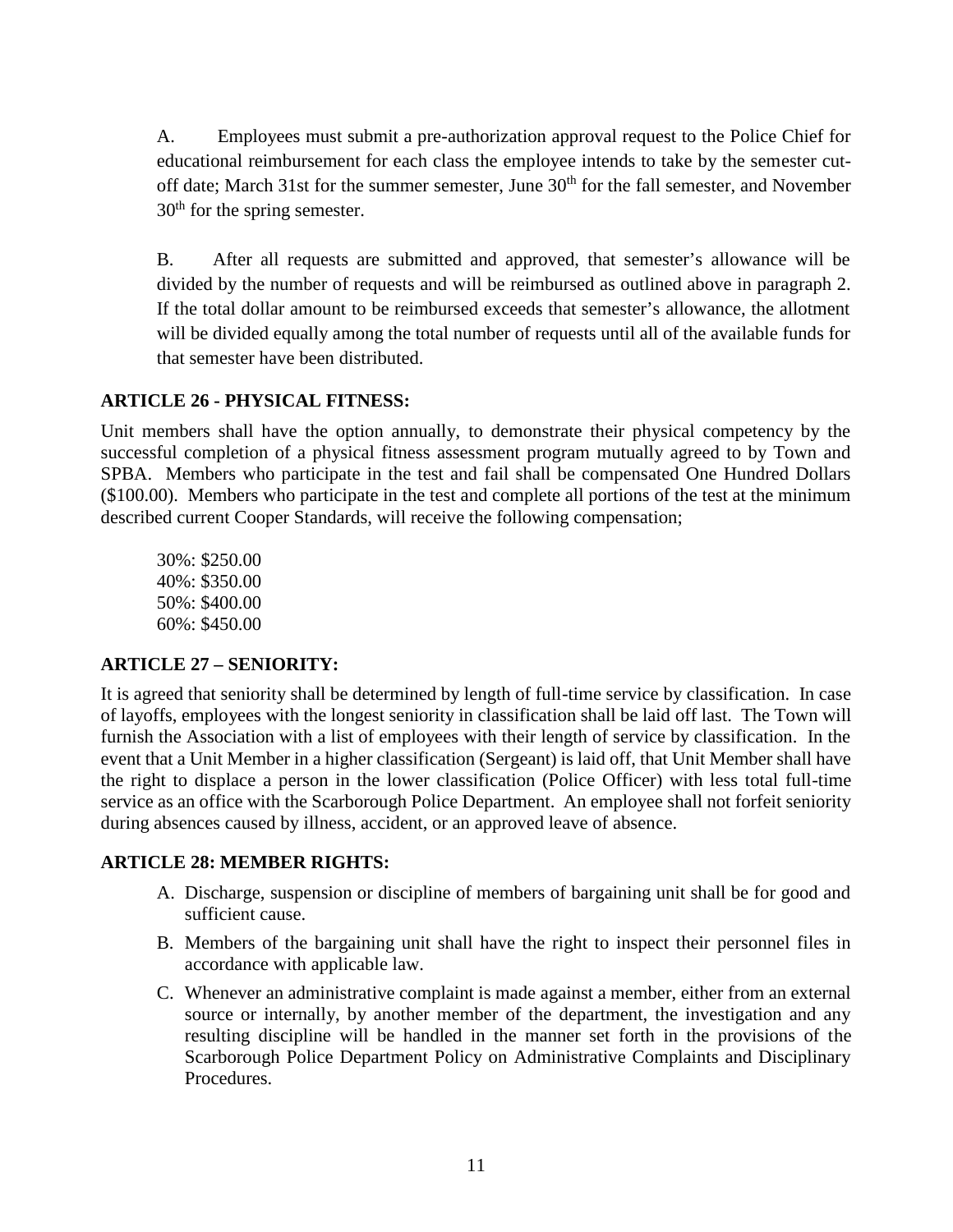## **ARTICLE 29: STRIKES AND SLOWDOWNS:**

The Association agrees that during the term of this AGREEMENT neither it nor its officers or members will engage in, encourage, sanction, support or suggest any (1) strikes, (2) slowdowns, (3) mass absenteeism, (4) mass resignations, (5) picketing which would involve suspension of or interference with the normal work of the department or other Town departments.

# **ARTICLE 30: PROBATION PERIOD:**

All new employees, upon being hired, shall serve a probationary period on one year from date of graduation from the Maine Criminal Justice Academy's Municipal/County Basic Police School or the date the Board of Trustees waives the basic training requirement. If the new employee is a graduate of the Maine Criminal Justice Academy, then the employee's probationary period shall terminate six (6) months from the employee's date of hire. If the employee is deemed to be unsatisfactory during the probationary period, the Police Chief may remove the employee. Said removal shall not be subject to the grievance procedure of this contract. The probationer shall be covered by all other benefits of this AGREEMENT after six (6) months from date of hire.

# **ARTICLE 31: SEPARABILITY:**

In the event any provision of this AGREEMENT is found to be in conflict with any laws of the State of Maine, the Town Charter, or other applicable laws, such invalidity shall not affect the validity of the remaining provision.

# **ARTICLE 32: DURATION OF AGREEMENT:**

Except as specifically provided, the provision of this AGREEMENT shall be effective as of July 1, 2015 and shall continue in full force and effect until June 30, 2018. This AGREEMENT shall not be modified in whole or in part by the parties except by an instrument, in writing, duly executed by both parties, and it is expressly understood and agreed that this AGREEMENT shall expire on the date indicated above.

This AGREEMENT incorporates the entire understanding of the parties on all matters which were or could have been the subject of collective negotiations. During the term of this AGREEMENT, neither party shall be required to bargain with respect to any such matter, whether or not within the knowledge or contemplation of either or both of the parties, at the time they bargained for or executed this AGREEMENT.

IN WITHNESS WHEREOF, the parties hereto have caused this AGREEMENT to be executed as indicated below.

ATTEST: Town of Scarborough

Witness BY: Thomas Hall Its Town Manager Duly Authorized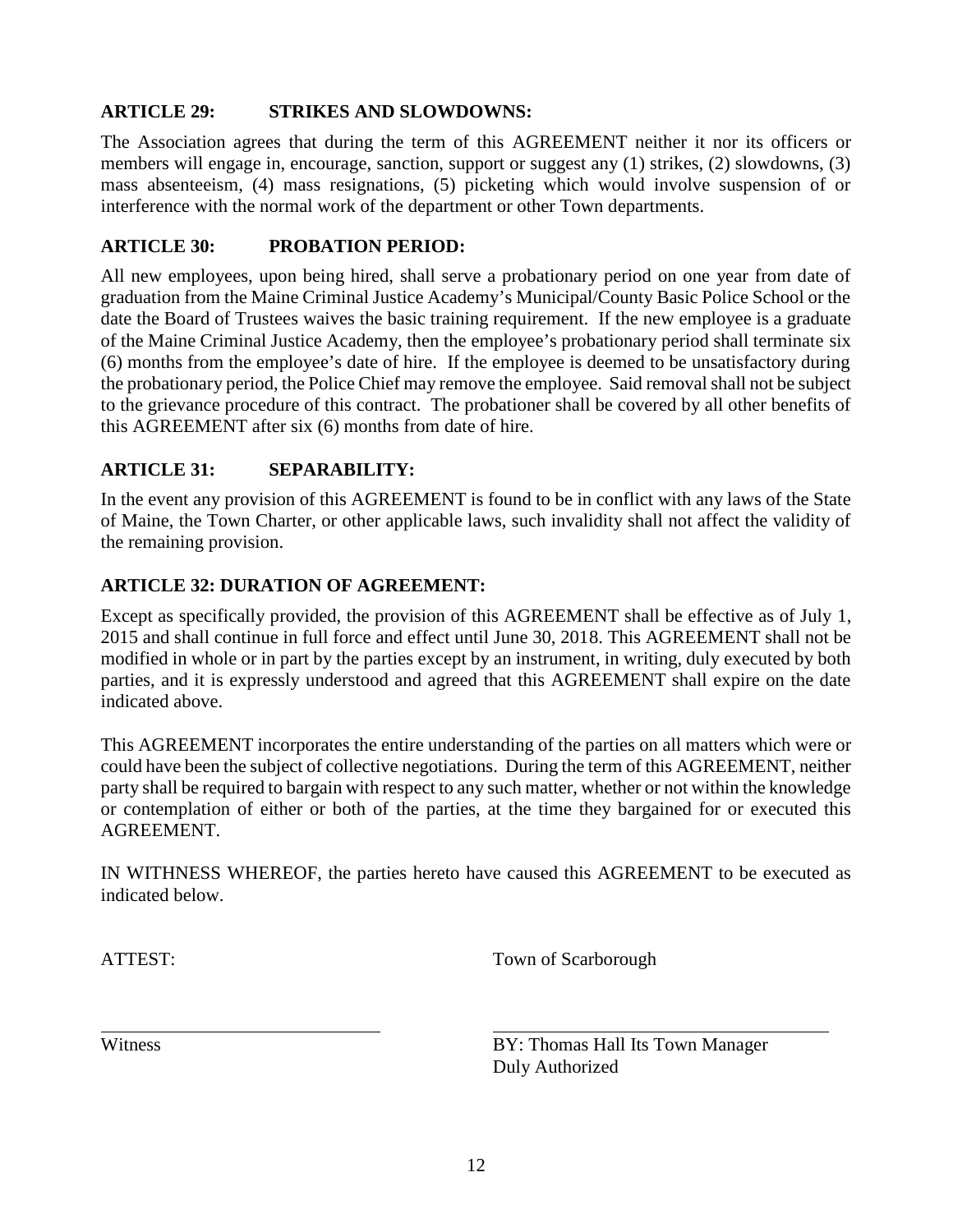Scarborough Police Benevolent Association

Witness BY: Ian Theriault, Its President Duly Authorized